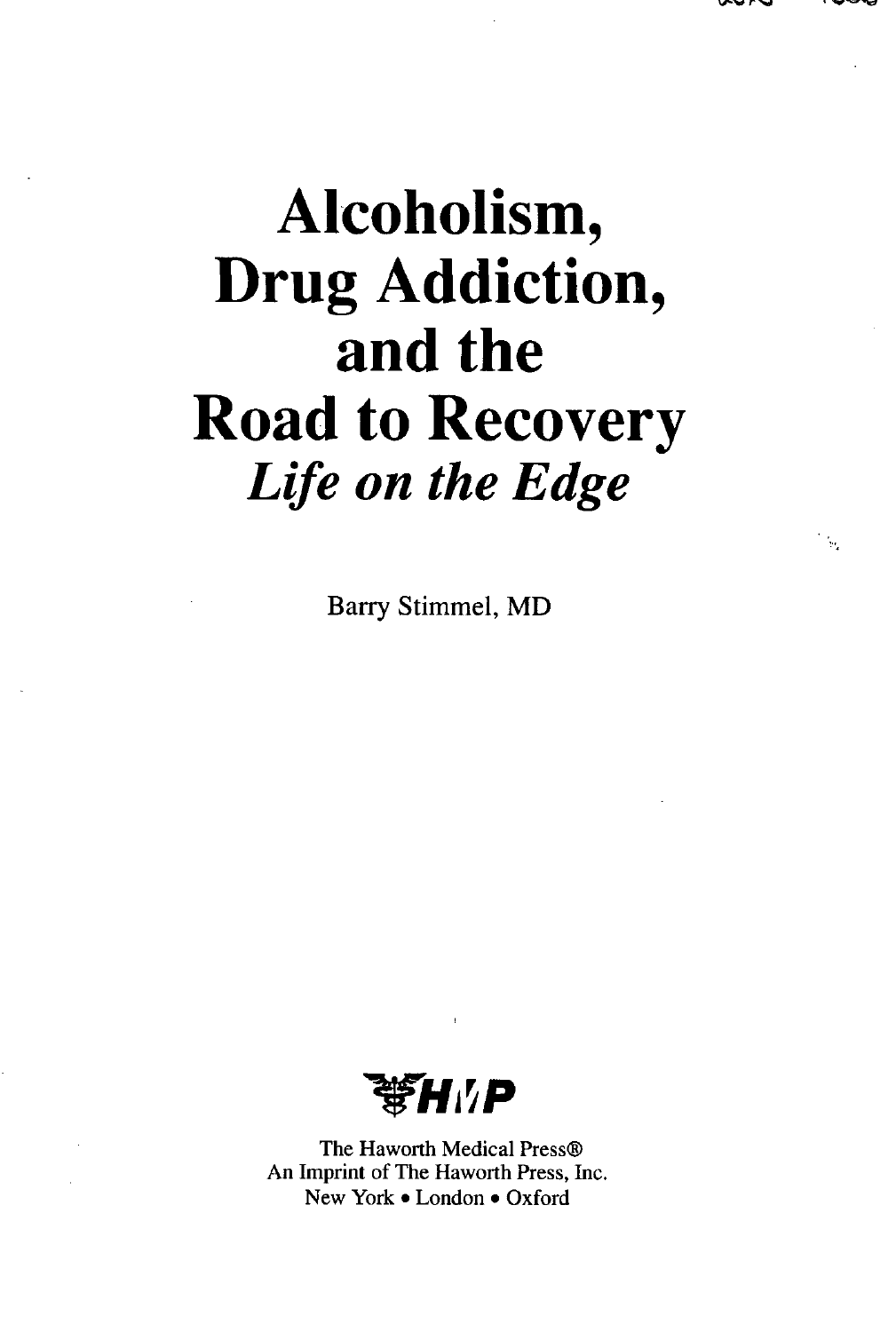## *CONTENTS*

| <b>Preface</b>                                                                                                                                            | xiii                            |
|-----------------------------------------------------------------------------------------------------------------------------------------------------------|---------------------------------|
| <b>Acknowledgments</b>                                                                                                                                    | xvii                            |
| <b>PART I: BASIC CONCEPTS</b>                                                                                                                             |                                 |
| <b>Chapter 1. Who Uses Drugs?</b>                                                                                                                         | 3                               |
| Drugs and the Young<br>Adults and Drug Use<br>Ethnicity and Drug Use<br>Drugs and the Workplace<br>Drug Use Among the Affluent<br>Summary                 | 45667<br>š.<br>8                |
| <b>Chapter 2. Classifying Mood-Altering Drugs</b>                                                                                                         | 9                               |
| <b>Type of Classification</b><br>Differences and Similarities Among Drug Groups<br>Designer Drugs<br>Club Drugs<br>Performance-Enhancing Drugs<br>Summary | 9<br>11<br>17<br>18<br>19<br>19 |
| <b>Chapter 3. Habituation, Dependency, and Addiction</b>                                                                                                  | 21                              |
| Defining Terms<br>Effects of Drugs on the Brain                                                                                                           | 21<br>26                        |
| <b>Chapter 4. Why People Use Drugs</b>                                                                                                                    | 35                              |
| <b>Initiating Drug Use</b><br><b>Biological Determinants</b><br><b>Psychological Factors</b><br><b>Environment and Conditioning</b><br>Conclusion         | 35<br>36<br>38<br>40<br>40      |

 $\bar{\mathbf{v}}$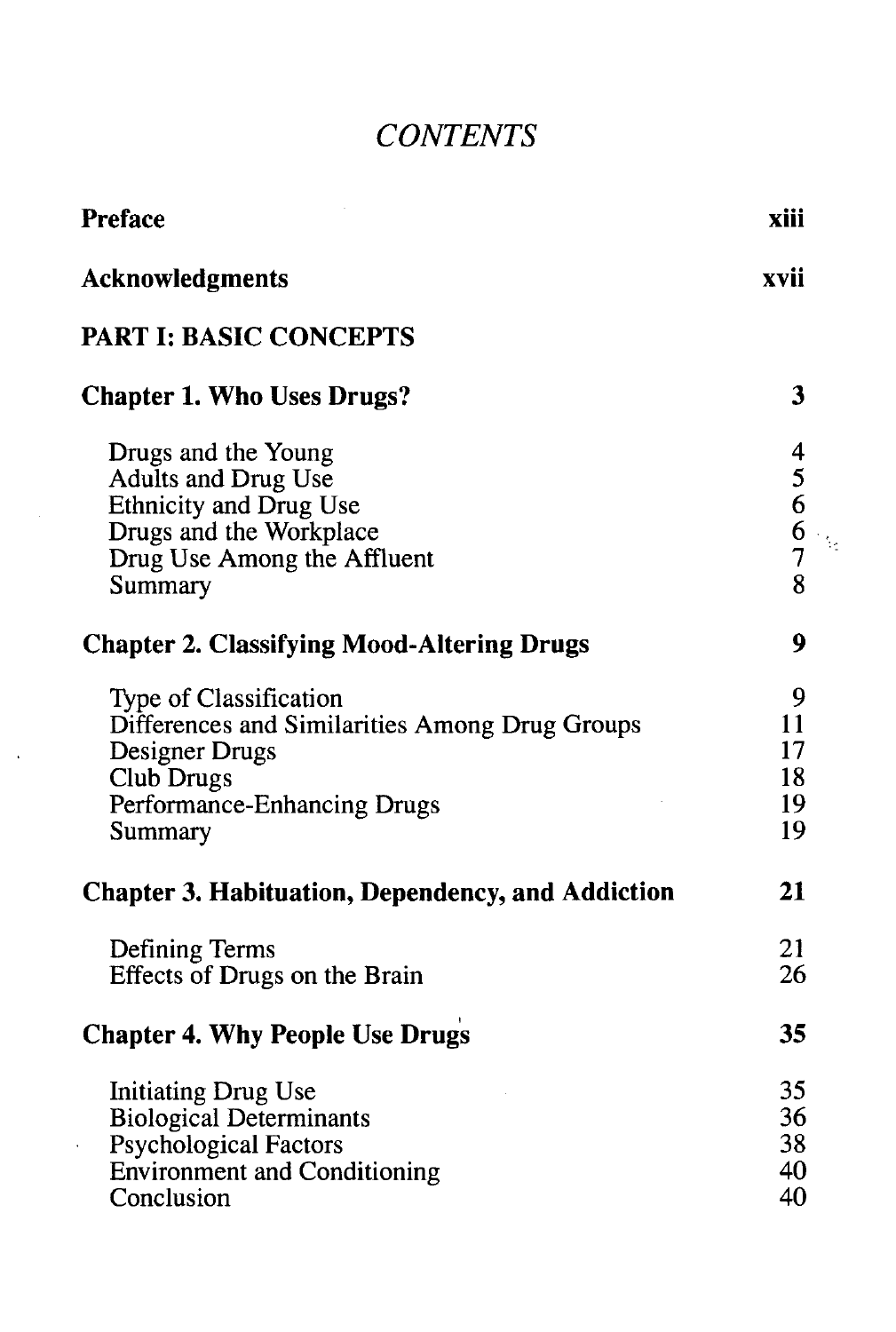| <b>Chapter 5. Identifying Inappropriate Drug Use</b> |                |
|------------------------------------------------------|----------------|
| and Drug Dependency                                  | 43             |
| Signs and Symptoms of Drug Use                       | 43             |
| Addressing Drug Abuse in Your Children               | 46             |
| Laboratory Aids to Identify Alcohol and Drug Use     | 48             |
| The Value of Identifying Drug Users                  | 57             |
| <b>Chapter 6. Treating Drug Dependency</b>           | 59             |
| <b>Available Treatment Modalities</b>                | 59             |
| <b>Evaluation of Treatment</b>                       | 70             |
| <b>After Treatment</b>                               | 74             |
| The Law and Drug Treatment                           | 74             |
| <b>PART II: MOOD-ALTERING DRUGS</b>                  | $\mathbb{V}_2$ |
| <b>Chapter 7. Alcohol</b>                            | 85             |
| Patterns of Use                                      | 86             |
| <b>Costs of Drinking</b>                             | 87             |
| <b>Common Alcoholic Beverages</b>                    | 88             |
| How Alcohol Is Handled by the Body                   | 90             |
| <b>Effects of Environment</b>                        | 95             |
| <b>Interaction with Other Drugs</b>                  | 96             |
| Dependency and Withdrawal                            | 97             |
| <b>Adverse Effects</b>                               | 98             |
| Diagnosis                                            | 102            |
| <b>Reasons for Excessive Drinking</b>                | 105            |
| Alcoholism: A Disease or a Psychological Disorder?   | 108            |
| Summary                                              | 116            |
| <b>Chapter 8. Central Nervous System Depressants</b> |                |
| and Antianxiety Agents                               | 121            |
| Patterns of Use                                      | 122            |
| <b>Barbiturates</b>                                  | 123            |
| Nonbarbiturate Hypnotics and Sedatives               | 125            |
| <b>Other Central Nervous System Depressants</b>      | 127            |
| Benzodiazepines                                      | 129            |
| <b>Miscellaneous Antianxiety Agents</b>              | 133            |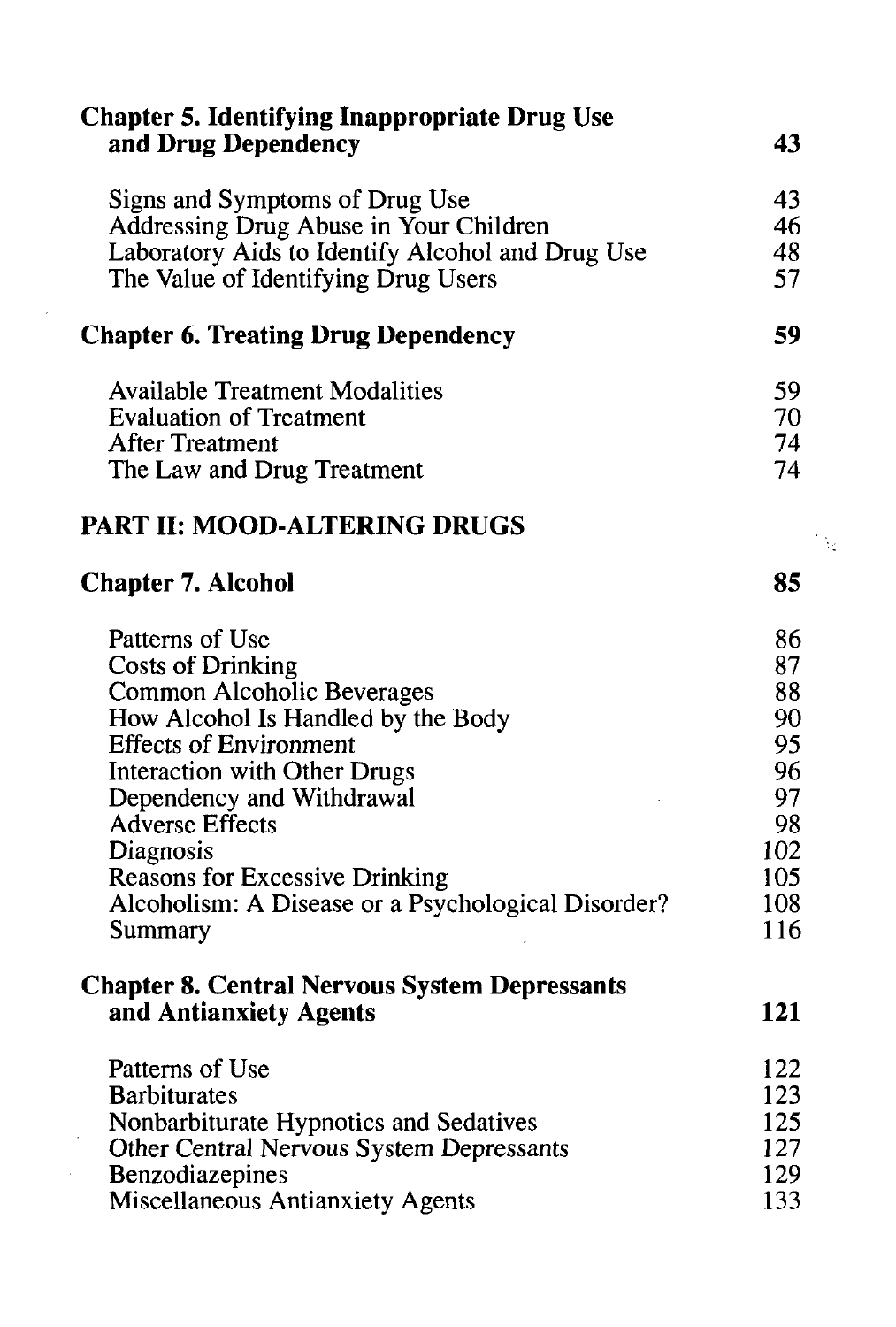| <b>Chapter 9. Powerful Hallucinogens, Phencyclidine,</b> |             |
|----------------------------------------------------------|-------------|
| and Ecstasy                                              | 135         |
| Classification                                           | 136         |
| <b>Adverse Effects of Hallucinogens</b>                  | 140         |
| Ecstasy                                                  | 141         |
| Phencyclidine                                            | 143         |
| Ketamine                                                 | 146         |
| Chapter 10. Marijuana                                    | 147         |
| <b>Reefer Madness</b>                                    | 148         |
| Patterns of Use                                          | 149         |
| Tolerance, Dependency, and Withdrawal                    | 152         |
| <b>Adverse Effects</b>                                   | 153<br>i is |
| Moving to Stronger Drugs                                 | 156         |
| Medical Uses of Marijuana                                | 156         |
| Conclusion                                               | 157         |
| <b>Chapter 11. Opiates and Opioids</b>                   | 159         |
| <b>Opium Preparations</b>                                | 160         |
| Action of Opioids on the Brain                           | 161         |
| Effects of Opioids on the Body                           | 162         |
| Tolerance, Dependency, and Withdrawal                    | 163         |
| Opioids Susceptible to Nonmedical Use                    | 164         |
| <b>Opiate Agonists-Antagonists</b>                       | 169         |
| <b>Partial Opioid Receptor Agonists</b>                  | 171         |
| <b>Chapter 12. Heroin Addiction</b>                      | 173         |
| Heroin from Opium: The Street Trade                      | 173         |
| <b>Getting High and Coming Down</b>                      | 176         |
| Prevalence                                               | 177         |
| <b>Adverse Effects</b>                                   | 178         |
| The Challenge of Treating Heroin Addiction               | 183         |
| <b>Measuring Treatment Effectiveness</b>                 | 201         |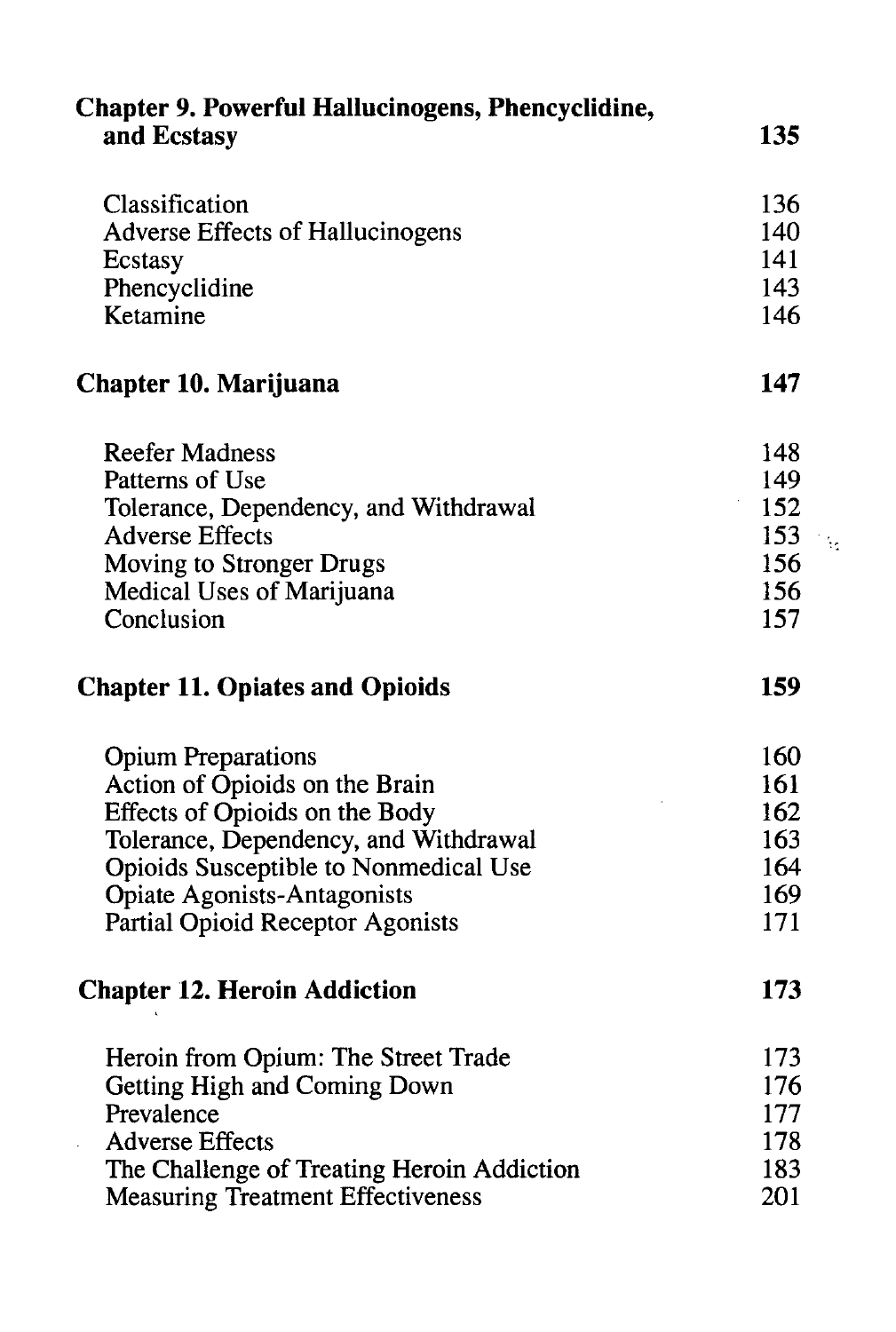| <b>Chapter 13. Amphetamines, Amphetamine-like Drugs,</b><br>and Caffeine          | 203 |
|-----------------------------------------------------------------------------------|-----|
| Amphetamines                                                                      | 203 |
| Amphetamine-Like Drugs                                                            | 211 |
| Caffeine                                                                          | 216 |
| <b>Chapter 14. Cocaine</b>                                                        | 221 |
| Patterns of Use                                                                   | 222 |
| Cocaine Metabolism                                                                | 227 |
| Dependency, Tolerance, and Addiction                                              | 228 |
| Adverse Effects of Cocaine                                                        | 229 |
| <b>Treatment of Cocaine Dependency</b>                                            | 236 |
| <b>Chapter 15. Nicotine</b>                                                       | 243 |
| <b>Cigarette Smokers Today</b>                                                    | 245 |
| <b>Available Nicotine Products</b>                                                | 246 |
| Ingredients in Tobacco                                                            | 250 |
| Dependency, Tolerance, Addiction, and Withdrawal                                  | 254 |
| <b>Adverse Effects of Smoking</b>                                                 | 256 |
| Treatment                                                                         | 261 |
| <b>Chapter 16. Volatile Solvents, Anesthetics, and Organic</b><br><b>Nitrites</b> | 267 |
| <b>Volatile Solvents</b>                                                          | 267 |
| <b>Anesthetic Agents</b>                                                          | 272 |
| <b>Organic Nitrites</b>                                                           | 274 |
| <b>PART III: AREAS OF SPECIAL CONCERN</b>                                         |     |
| <b>Chapter 17. Multiple Drug Use</b>                                              | 279 |
| <b>Alcohol and Other Drugs</b>                                                    | 281 |
| Smoking and Drug Use                                                              | 283 |
|                                                                                   | 284 |
| Opioids                                                                           |     |
| Cocaine                                                                           | 284 |
| Marijuana                                                                         | 284 |
| Treatment                                                                         | 285 |
|                                                                                   |     |

Ļ,